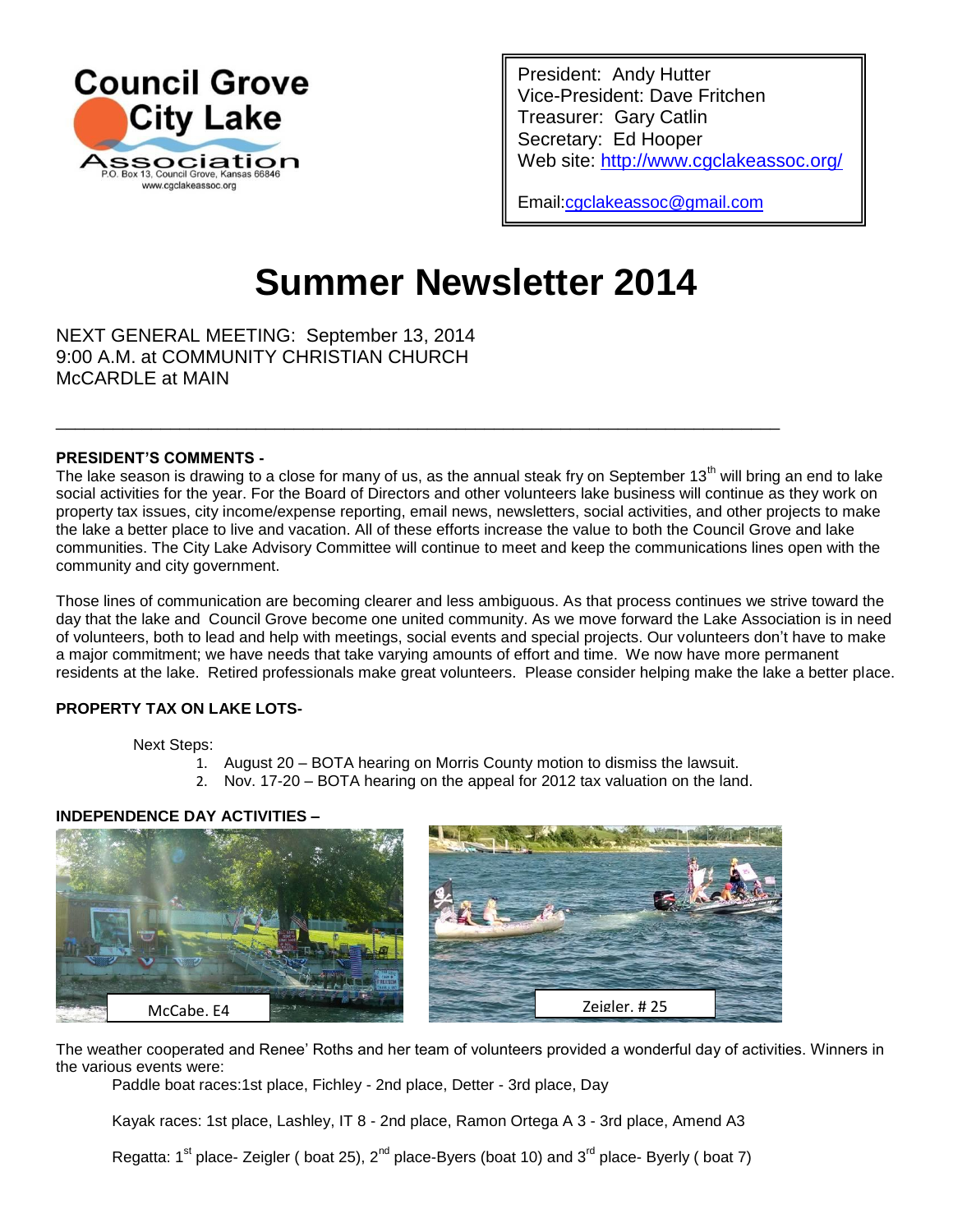Lakefront contest:  $1^{st}$  place -McCabe E4,  $2^{nd}$  place-Forker HS 2, and  $3^{rd}$  place-Benning C28

# **BABE RUTH CLASSIC**

August 16<sup>th</sup>, 36 15-year-old boys and their families and friends came to Council Grove to participate in the Kansas Babe Ruth Classic All Star Game. It is quite an honor to be selected for the tournament as the competition comes from the entire state. CGCLA volunteers hosted a picnic for the boys, their families and friends (approximately 240) on the Riverwalk and provided each ball player with a T-shirt to commemorate the event. We wish to extend a huge "thank you" to all who assisted with this fun time. It was quite an undertaking to prepare and serve the food to this large a group. We extend a special thanks to Jerry and Renee' Roths who were co-chairmen for the event. It was considered a huge, huge success by all who attended..



## **BEAUTIFUL YARD AWARD –**



 **Brungardt's Versch's**

Every month the Council Grove PRIDE Committee recognizes four homes in town and two at the lake for their attractive yards and landscapes. This month, the two at the lake are the Brungardt's (I-21) and the Versch's (G-7).

## **SURVEYS –**

Thanks to everyone who filled out the recent Survey Monkey questionnaire concerning the 2014 Independence Day activities. 75 homeowners responded to this survey indicating that this year's celebration was a success. Information gathered from this survey will be used to help ensure that all future  $4<sup>th</sup>$  of July activities will meet the needs of our lake family and be fun for all who participate..

**The Board of Directors of the CGCLA will be gathering information in the upcoming months to better serve the members of the lake community. Forthcoming will be another survey to be completed by using the online Survey Monkey. This data will be utilized to build a closer and more positive relationship among the lake and Council Grove communities. When you receive it, please take the few minutes it takes complete this survey in order for our CGCLA to better serve you!**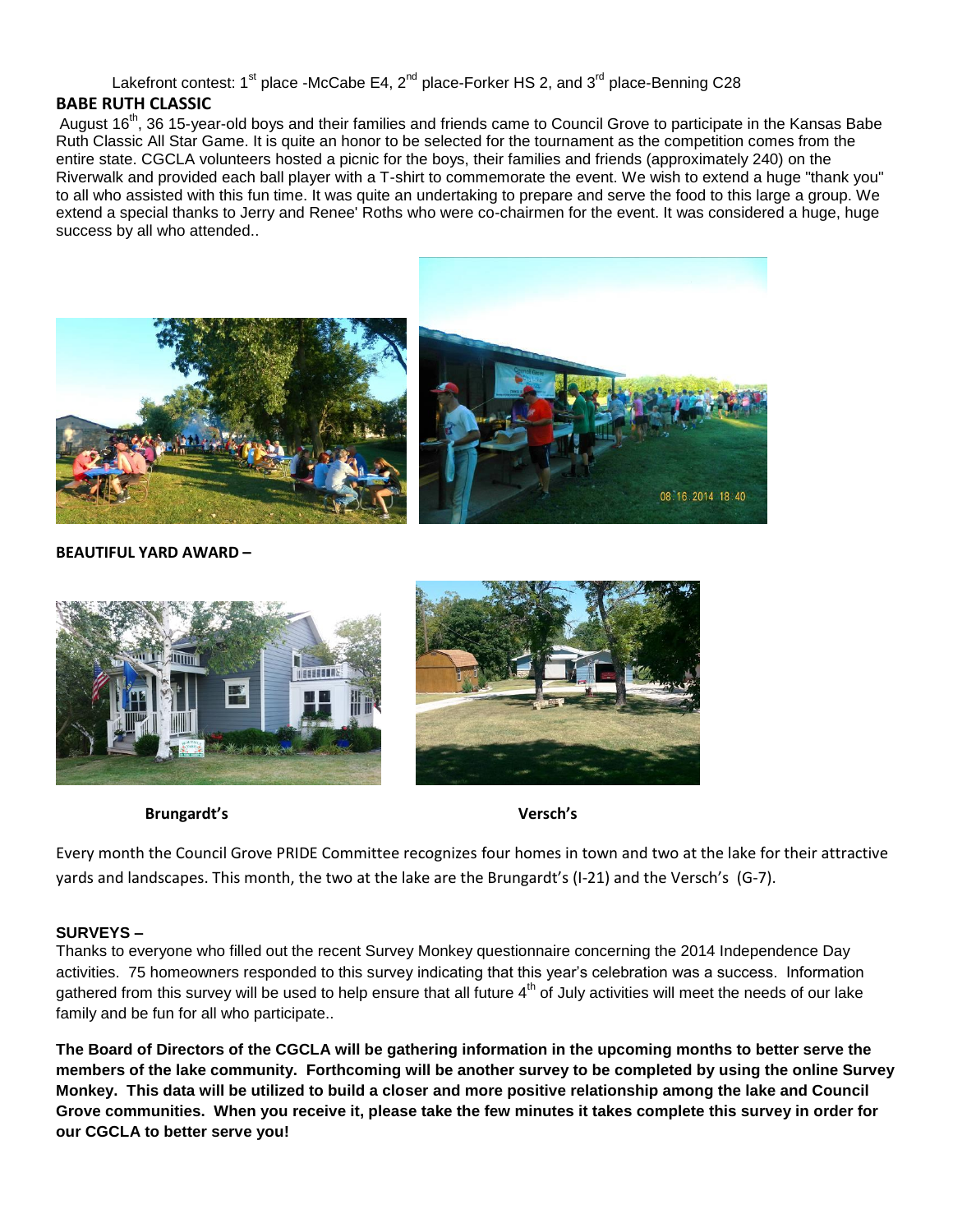# **Council Grove Lake Advisory Committee-**

On July 31, 2014, the Lake Committee met to discuss several issues that were presented by the Lake Committee members and City officials. The Agenda included the following items:

1. Boat Ramp Update (City Reps)

a. A contract in the amount of \$28,700 has been awarded to Kolde Concrete of Wamego to extend the north boat ramp to allow launch and recovery of boats at low water conditions. Work will begin in late summer. [Action: City]

2. Street sign repair and additional street signs (CGCLA Reps raised this issue)

a. City officials reported that additional street signs have been ordered and existing street signs will be straightened. [Action: City]

3. Set aside 10% of the 10% of the lease revenue that is currently set aside for the Capital Improvement Fund for the City Lake (CGCLA Reps proposed)

a. CGCLA Reps recommended that 10% of the 10 % currently set aside for Capital Improvement Fund to be used as a contingency fund for possible water quality issues at some point in the future. The Lake Committee was referred to the CGCLA web site to review the low pressure sewage collection system that was proposed by EnviroLine Co., Inc. a few years ago to eliminate the septic systems by pumping to one of about three central collection system that would serve several lease holders. EnviroLine Co. has installed similar systems at other lake communities with great success. [ Action: City Council Lake Committee members -- A motion was made and unanimously approved by the lake committee to have the City Council Lake Committee members recommend this action to the City Council].

4. CGCLA Reps reported numerous complaints about dust on lake roads making it such that cabins north of roads could not open windows due to the amount of dust generated when vehicles came by. CGCLA Reps requested that a dust control product be investigated and applied in early spring and mid to late summer to suppress the road dust if applied about every 3 months. These products are known to be very effective when applied properly.

5. CGCLA Reps reported that the CGCLA Board of Directors has initiated an update to the 2007 Strategic Plan for the CGCLA. Electronic surveys will be conducted to gather demographic data that will also be useful to the City. It is the intent of the CGCLA to share that info with the City and Chamber of Commerce.

6. Larry Johnson prepared and presented a random survey of lake sites conducted by summer interns to determine compliance with Ordinance 2095 (ID for Septic system, Lateral Field, Well Head, etc) and Ordinance 1988 (I.D. of Lake Site with Lot Number and Address). The survey covered 40 of the 351 Lake Site Leases involving identification of cabins and water well and wastewater treatment disposal systems and sites which have vegetation of a height which is in violation of ordinance (8 inches).

a. General/Specific Observations:

i. Some lease holders are trashing their lake site with discarded junk, brush and construction wastes. (Violations notices will be issued)

ii. Some sites have items that are holding water which can be a breeding place for mosquitoes. Inspector empties containers when discovered but lease holders need to be more responsible because of a number of diseases carried by mosquitoes.

#### iii. **Haying operation will commence in mid August, so it is important that septic systems and lateral fields be mown and properly marked to protect them from damages by cutting and haying operations**.

iv. Five lease holders will be served "Notice of Intent to Cancel Lease" from the City Attorneyy because they have ignored past notices of violations of Ordinance 2095. There will be a short "cure period" to remedy the violations prior to legal action to cancel lease.

v. Larry Johnson reported that about 230 of the 351 lake lease sites have had boundary and end caps verified.

vi. Results of the random survey of 40 of 351 lease sites by summer interns:

#### **Road I.D.: 3 are not marked 7.5% Non-Compliant**

(Road I.D. is to be marked with cabin section letter and number, not 911 Address)

#### **Cabin I.D.: 6 Are not marked 15% Non-Compliant**

(Cabin I.E. is to be marked with cabin section letter and number, not 911 Address)

#### **Well I.D.: 7 Are not marked 17.5% Non-Compliant**

(Well I.D. is to be marked with cabin section letter and number)

**Well Vegetation: 8 Are over 8 inches 20% Non-Compliant** 

## **Septic Tank I.D.: 10 Are not marked 25% Non-Compliant**

(Septic Tank I.D. is to be marked with cabin section letter and number)

## **Tank Vegetation: 10 Are over 8 inches 25% Non-Compliant**

# **Lift Station I.D.: 5 Are not marked 12.5% Non-Compliant**

(Lift Station I.D. is to be marked with cabin section letter and number)

**Note:** There will be a Compliance Audit in the near future for all Lake Site leases. Non-Compliances noted at that time will result in violation notices and enforcement of penalties. Please review your leased lot for compliance with the ordinances and prepare for the Compliance Audit accordingly.

# **Some of these items serve as reminders that we all need to be good neighbors.**